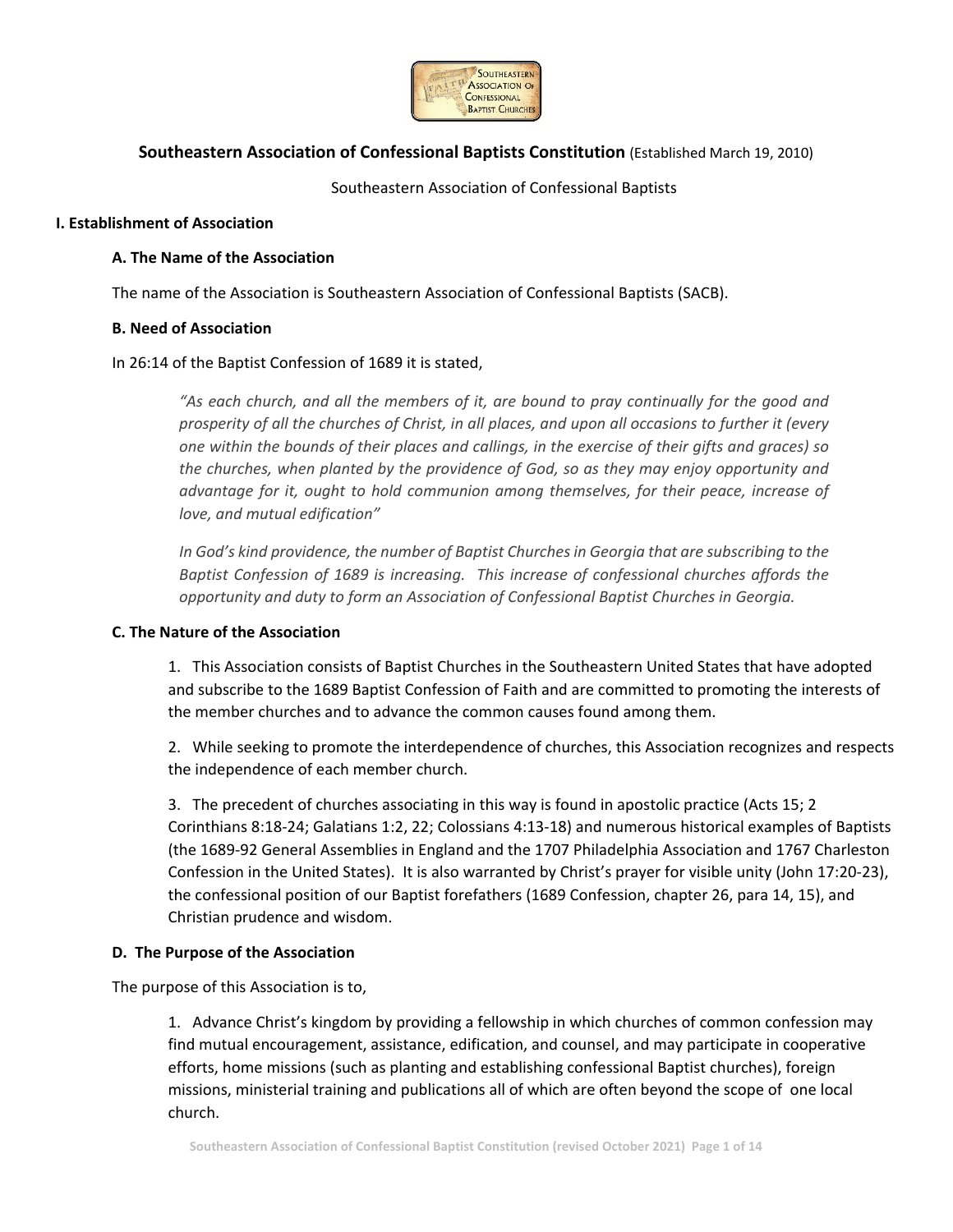2. Provide a forum of fellowship and helps for men and churches who are learning about Confessional Calvinism.

3. Record the history of Confessional Baptist Churches in Georgia, in order to commend a faithful heritage.

4. Forward other such efforts as the Association may also deem appropriate.

## **II. The Standards of the Association**

# **A. Articles of Faith**

1. While we hold tenaciously to the inerrant, infallible and sufficient Word of God as found in the sixty‐ six books of the Bible (this being our final source of faith and practice), we embrace and adopt the London Baptist Confession of Faith of 1689 as a faithful expression of the doctrine taught in the Scriptures.

2. Full subscription to this Confession is the doctrinal position of this Association (see Appendix #1.

3. At the General Assembly, a messenger of each member church must publicly affirm in writing his conscientious commitment to the Articles of Faith of the Association.

## **B. Articles of Association**

This Constitution is the governing standard of our Association. Therefore, actions of the Association must comply with it. Any article in this Constitution may be amended by a two-thirds vote of messengers present and voting at an officially called business meeting, when the proposed amendment has been distributed in writing to every member church at least sixty days before the vote is taken. Amendments shall be incorporated into this Constitution after they have been approved.

## **C. Policies**

The Administrative Council or a member church may propose new policies and amendments. Such proposals must be submitted in writing to the Administrative Council. The Council will send these proposals to all member churches at least sixty days prior to a properly called meeting.

Properly submitted proposals may be amended at the meeting in accordance with GACB Rules of Parliamentary Procedure (see Appendix #2). A two-thirds vote of messengers present and voting will be required for passage. Policies shall be appended to the Constitution after they have been approved.

The Administrative Council shall have authority to adopt operational and procedural policy, but not positional (i.e., positional papers) or major policy.

## **III. The Authority of the Association**

## **A. Source of Authority**

The Association exists by virtue of the corporate authority of its local churches.

## **B. Limitation of Authority**

1. All cooperation in Association efforts by member churches shall be strictly voluntary. The Association will make no demands of a member church beyond its purpose of association.

2. The Association has authority to determine whether its commendation shall be given to or withheld from an applicant church. It also has power to withdraw commendation from a member church. The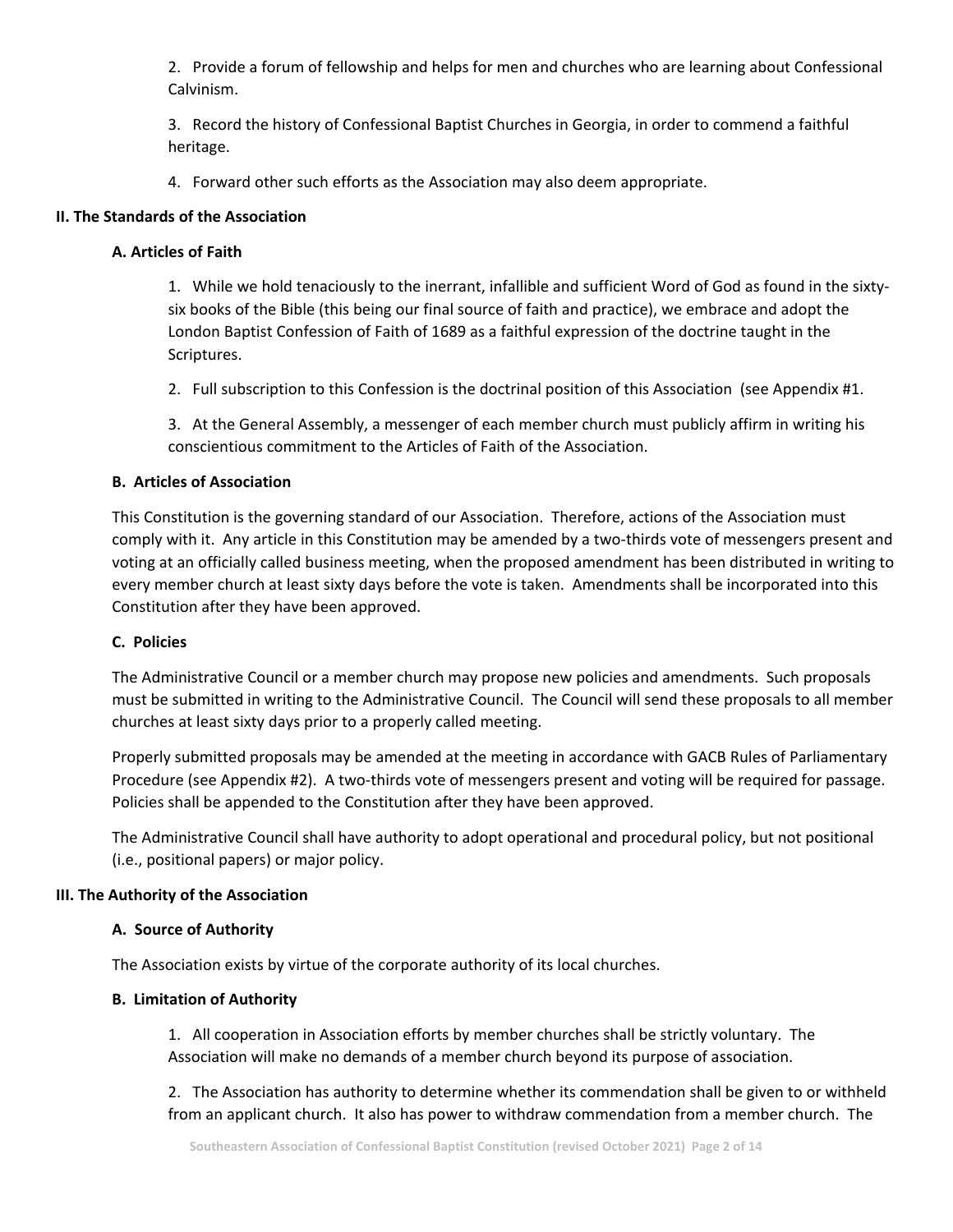Association cannot take anything from a local church but that which it gives to the church, namely, its conscientious commendation.

3. The Association may not interfere with the affairs of its member churches. The Association will only offer advice to a member church when requested to do so by a majority of duly elected officers, or by congregational request made in accordance with a church's own constitution or by-laws. When requested by a church, the Association will give advice to the church but has no power to enforce its judgment. The Association will not respond to the requests of individuals or groups within churches unless brought through a member church.

## **C. Authority to Conduct Business**

The Association has authority to establish bank accounts in order to receive and to disburse funds for accomplishing its purposes and functions. The Association may own property and conduct business through its elected officials or appointed committees.

## **IV. Membership in the Association**

## **A. Scope of the Association**

Baptist churches in the Southeastern United States may become members of the Association.

## **B. Requirements for Membership in the Association**

To become a member a church must:

**1.** Adopt and fully subscribe (see Appendix #1, What Is 'Full Subscription?', by Dr. James Renihan), to the London Baptist Confession of Faith of 1689, and holding to any explanatory positional papers adopted by the Association.

**2.** Be organized with a constitution and/or by-laws and functioning according to the standards of the 1689 Confession with at least one church officer.

**3.** Agree to abide by the Constitution of the Association.

**4.** Secure the recommendation of at least one member church which knows the petitioning church well.

**5.** Commit to make contributions to the general fund, as the Lord prospers, for the well‐being of the Association.

**6.** Commit to sending messengers annually to the General Assembly.

**7.** Commit to regularly pray for sister churches in the Association.

## **C. Procedures for Attaining Membership in the Association**

1. A church requesting membership in this Association must apply in writing to the Administrative Council of the Association, with affirmation of congregational approval and the recommendation of at least one member church. In order for the approval of the Association, applications for membership must be received at least ninety days before the General Assembly.

2. When the Administrative Council is satisfied that the applying church is in agreement with the doctrinal standards and meets the other requirements of the Association, it will recommend the church to the General Assembly for admission. Copies of the application, with all appropriate correspondence, will be sent to all member churches at least sixty days before General Assembly. Member churches may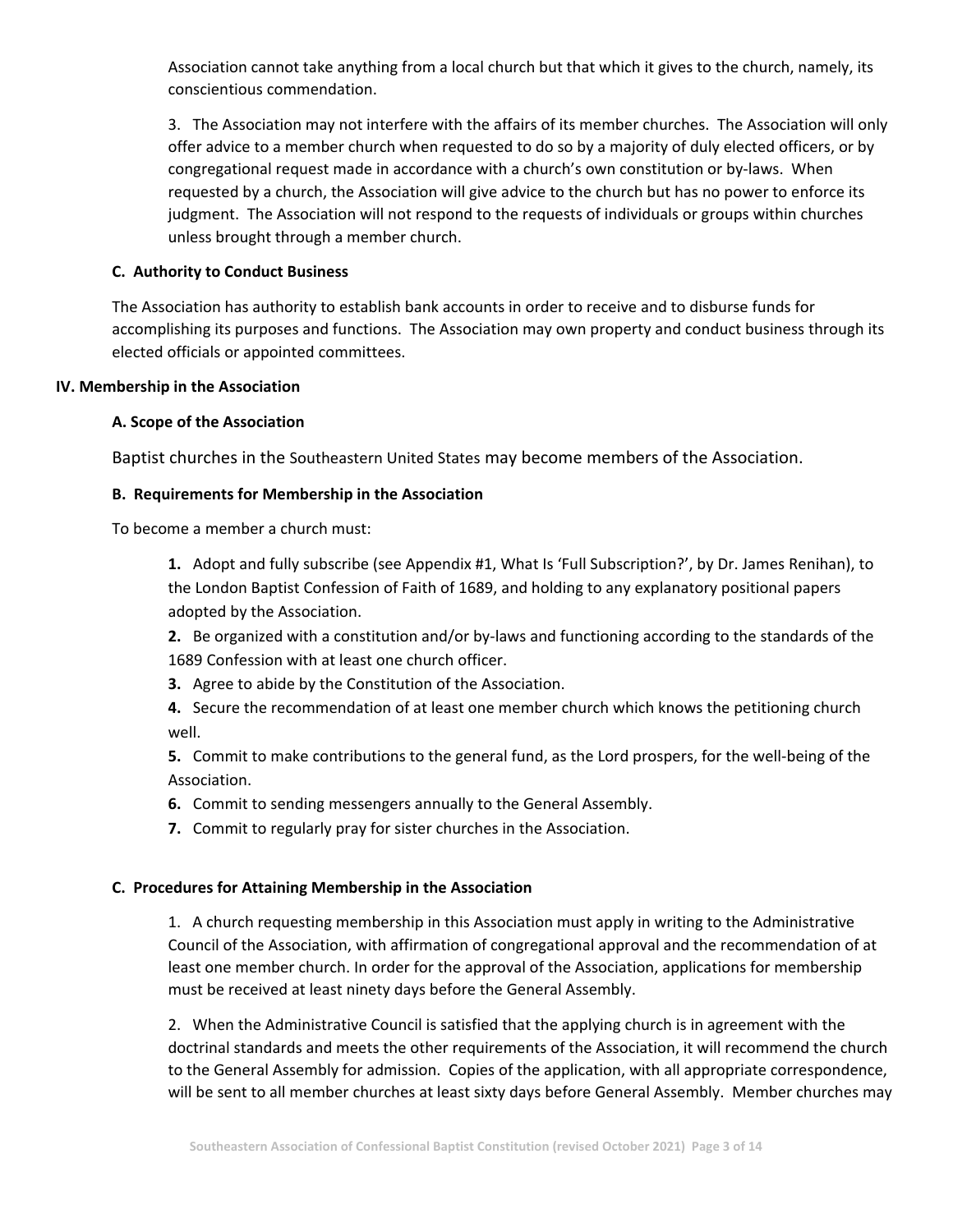then submit any objections to the Administrative Council, but any objections must be received within fifteen days of the date on which the notification letter is sent.

3. At the General Assembly, messengers of the applying church must appear in order to give satisfactory evidence of the church's faith, practice, and willingness to support wholeheartedly this Association. Once this is sufficiently demonstrated, the applying church shall be received into membership by the three‐fourths vote of all messengers present and voting at General Assembly, unless there are exceptional circumstances, at the discretion of the Membership Committee, but not less than 60 days prior to the General Assembly.

## **D. Associate Membership**

1. We recognize that there are men in Southeastern United States who are at various stages in reformation. Since a purpose of this Association is to promote the Calvinistic Confessional roots of Baptists in the southeast and fellowship of like‐minded men, officers who subscribe to the 1689 Confession, but serve a church that does not subscribe may be an associate or non‐voting member of the Association. Such men would have the right to participate in theological discussions and have a voice in the Association, but no power of vote.

- 2. Associate member status requires,
	- **a.** Submission of a completed application for membership
	- **b.** Recommendation by an officer of a member church
	- **c.** Satisfactory meeting with Membership Committee who will ascertain the man's **i.** experience of grace.

**ii.** Call to the gospel ministry or status as a gifted brother (reference to the 1689 LBC, Chapter 26, paragraph 11: "that others also gifted and fitted by the Holy Spirit for it, and approved and called by the church, may and ought to perform it"). **iii.** Full subscription to the 1689 Baptist Confession.

## **E. Termination of Membership from the Association**

1. By Withdrawal

Any member church desiring to withdraw from the Association may do so by submitting to the Administrative Council chairman a letter of resignation stating the reasons. The Association retains the right to comment on the resignation of a member church.

2. By Exclusion

a. The Association may exclude a member church or associate member from its membership. Such action should be taken when one of the following persists in marking a church or its officers:

- **i.** Deviation from the doctrinal standards of the Association.
- **ii.** Unrighteous behavior.

**iii.** A lack of interest in the Association, i.e., failure to send messengers to two consecutive annual General Assemblies or failure to contribute to the general fund for two consecutive years, or lack of attendance or interest by an associate member without prior explanation given to a member of the Administrative Council.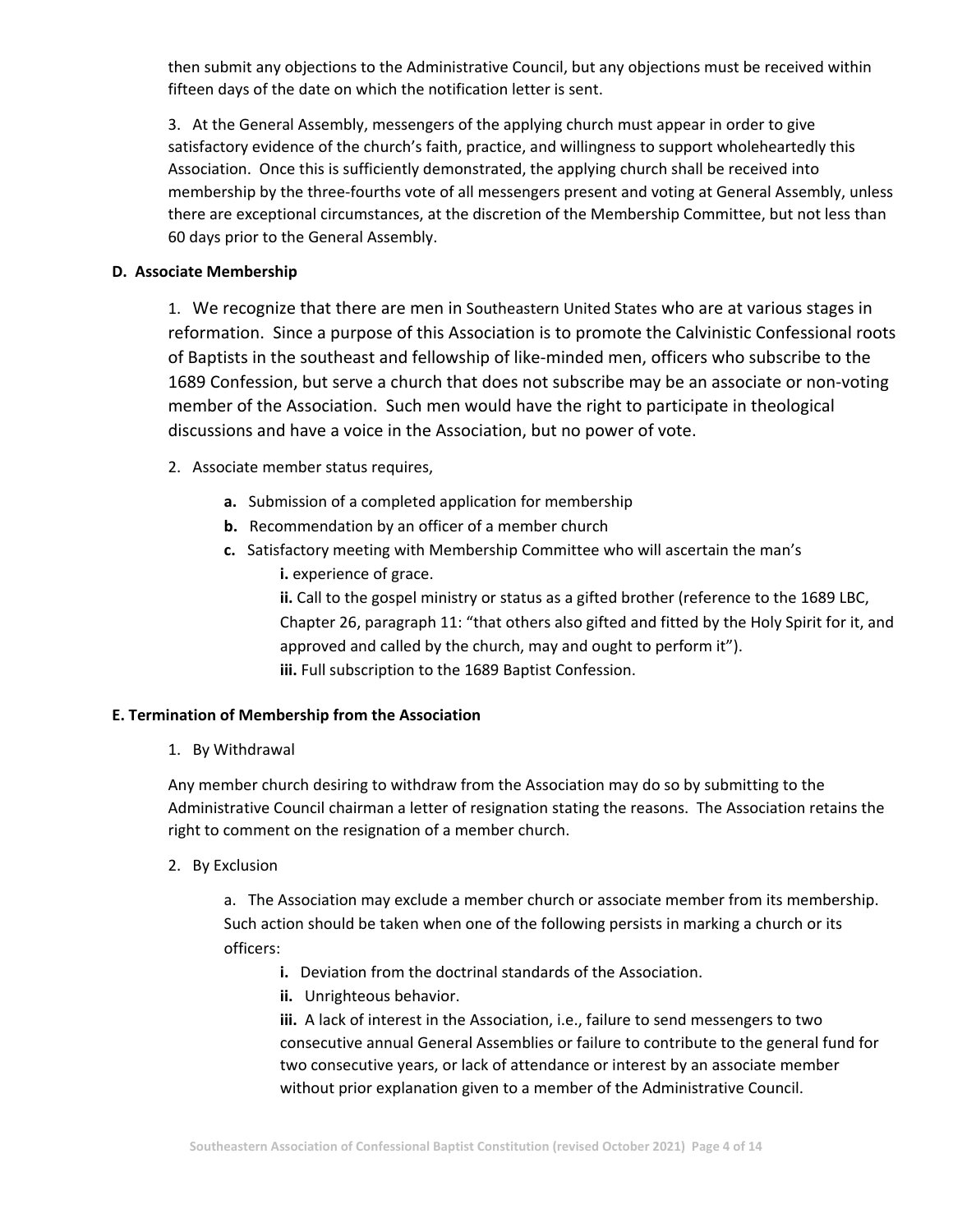b. When exclusion of a member church or associate member is under consideration, written notice of intent shall be given to the church, or the associate member in question by the Administrative Council. Such notice of intent must be sent to the church or associate member in question before a proposal for exclusion may be circulated among member churches. An opportunity shall be given for the church to challenge the Council's action prior to publication of any proposal for dismissal.

c. If within a reasonable time no response is forthcoming from the church in question, or if the council agrees unanimously that the response of said church or associate member is inadequate, a proposal for exclusion at the next properly called convention may be circulated to all member churches.

d. Such action may only be taken after the Administrative Council has sought diligently to resolve the issues in a biblical manner and after such efforts have been ineffective.

e. The General Assembly will exclude a member church or associate member upon passage of the Council's recommendation by a three‐fourths vote of messengers present and voting and in accordance with the above stated procedure. When a church's membership has been removed, written notice of this decision and the reasons for it must be given to the excluded church.

## **V. The Privileges and Duties of Member Churches of the Association**

## **A. The Commendation of Churches in the Association.**

Each member church enjoys the privilege of being recognized and commended by the Association as a true and orderly church of Jesus Christ. Therefore, each member church must be committed to promoting the peace and good name of every other member church.

## **B. The Communion of Churches in the Association.**

It is expected that the member churches will communicate with and pray for each other regularly, will send messengers to General Assembly, and will enter the fellowship of Association gatherings. Fellowship requires a willingness to communicate to officers of sister churches any information concerning their church's actions which becomes of legitimate interest to other congregations.

## **C. The Cooperation of Churches in the Association.**

In advancing the cause of Christ, member churches are encouraged to support the cooperative efforts promoted by the Association. This includes financial contributions to the work of the Association.

## **D. The Counsel of Churches in the Association**

In difficult matters, member churches ought to be willing to seek and to receive the counsel of sister congregations and be willing to give counsel when requested. The Association will follow the procedures outlined in chapter 26 of the Baptist Confession of 1689.

Details of specific cases brought to the Association shall be published only as far as is necessary in the judgment of the Association.

Failure to exhibit the expectations of this article will be a concern to the Association and, in extreme cases, may constitute grounds for removal from the Association.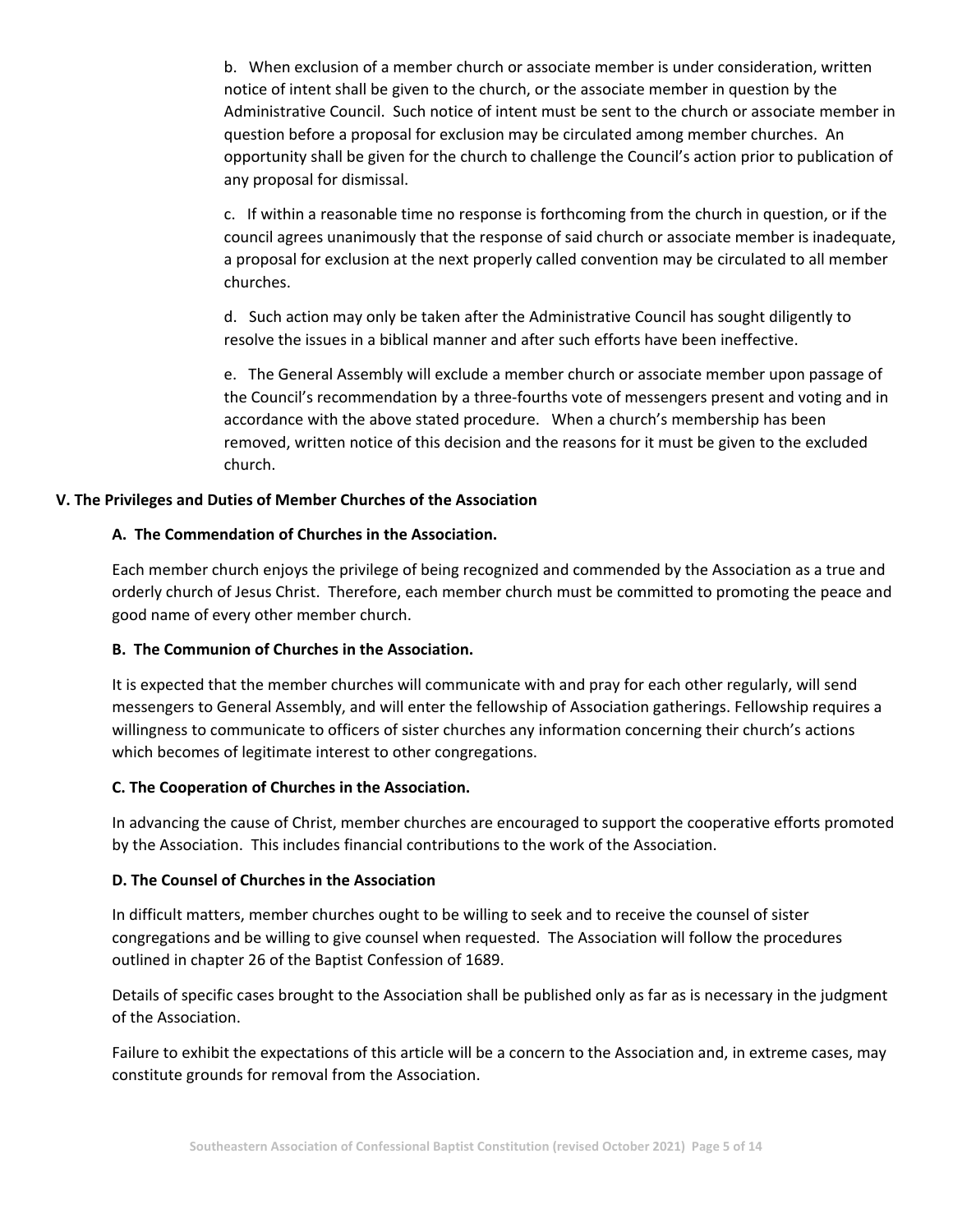## **VI. The Administration of the Association**

## **A. General Assembly**

1. Calling of Meetings

Messengers from member churches will convene at least once a year for a General Assembly. Ordinarily notice will be given to all member churches as to time, place and purpose at least ninety days in advance. Prior to the meeting, member churches shall receive copies of any agenda to be proposed and names of nominees for the Administrative Council. Additional sessions may be called by the Council, in which case all member churches must be notified at least thirty days in advance.

2. Representation at Meetings

General Assembly is a representative assembly of the member churches. Churches are encouraged to send as many members to General Assembly as possible. Each church is entitled to an equal voice in the business of the Association. To that end each church may appoint two men who are in good standing as voting messengers at General Assembly. All messengers of member churches, all associate members, and all council and committee members shall fully subscribe to the confession (as defined in Appendix #1) and affirm all officially adopted associational position papers.

3. Conduct of Meetings

Association business shall be conducted according to the Association's rules of parliamentary procedure (see Appendix #3).

More than fifty percent of the churches must have messengers present to constitute a quorum at a business meeting of the Association.

- 4. Responsibilities of the Association Business Meeting
	- a) Election of Administrative Council members and Coordinator (if one should be needed).
	- b) Approval of minutes of General Assembly.
	- c) Approval of financial reports.
	- d) Admission or exclusion of member churches.

e) Annual affirmation of 1689 Confession by signature of messengers of member churches and associate members.

- f) Approval of amendments to the Constitution.
- g) Adoption of budgets to fund the work of the Association.
- h) Adoption of policies relating to the work of the Association.
- i) Conduct business arising from our mutual love and concern for each other and the glory of God.

## **B. Association Officers**

1. The ruling body of the Association shall be made up of the voting messengers of the member churches. The messengers shall elect not fewer than three nor more than fifteen members to an Administrative Council. The churches may submit nominees to the Administrative Council four months before the General Assembly. The Administrative Council will then present the final list of nominees to be voted on at the General Assembly.

2. The Administrative Council shall be made up of members with staggered two year terms who may serve up to four consecutive terms. They must be chosen from those who are or have been church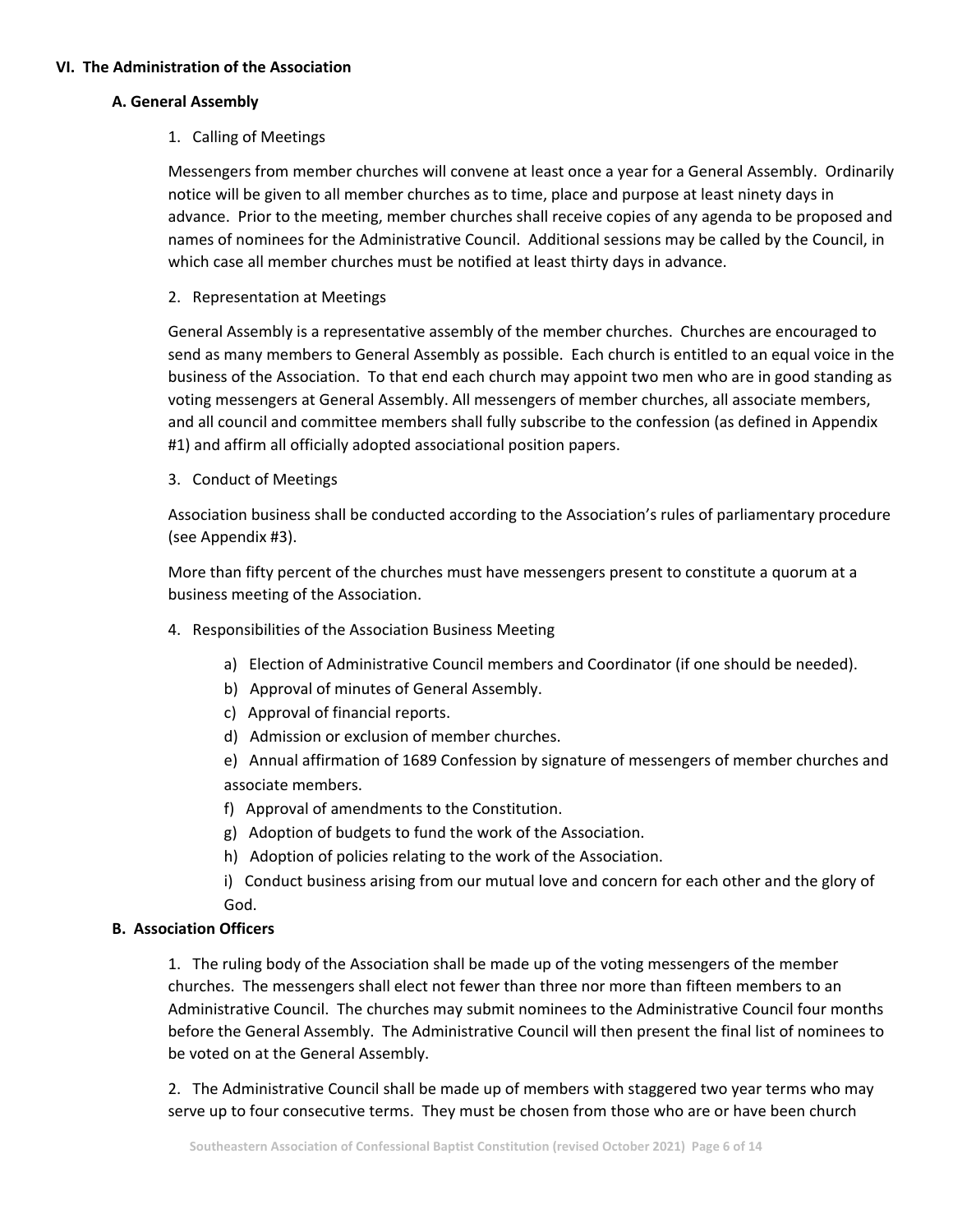officers and who are presently members of Association churches. Council members shall annually reaffirm publically in writing their full subscription to the doctrinal standards of the Association (see Appendix #1).

3. At their first meeting after each General Assembly, the Administrative Council will choose a chairman, a vice-chairman, a secretary, and a treasurer. The officers of the Association shall serve as trustees for any property held by the Association.

4. All minutes of the Administrative Council must be sent to all member churches.

5. Other officers and committees may be appointed as necessary, at the direction of the Association, for the performance of specific tasks on behalf of the Association.

6. The Association may employ an administrator and such support staff as necessary.

## **C. Incorporation**

The Association will incorporate in the state of Georgia.

## **D. Dissolution**

In the event of dissolution, no member church or individual shall be entitled to share in the distribution of any assets of this Association. Any assets of the Association at the time of dissolution shall be used to pay any outstanding debts. Any remaining assets shall be distributed to non‐profit Christian organizations or ministries chosen by the remaining members at the time.

### **VII. Closing Statement**

Ephesians 3:20-21 "Now to Him who is able above all things to do exceeding abundantly what we ask or think, according to the power that is working in us, to Him is the glory in the assembly in Christ Jesus, to all the generations of the age of the ages. Amen."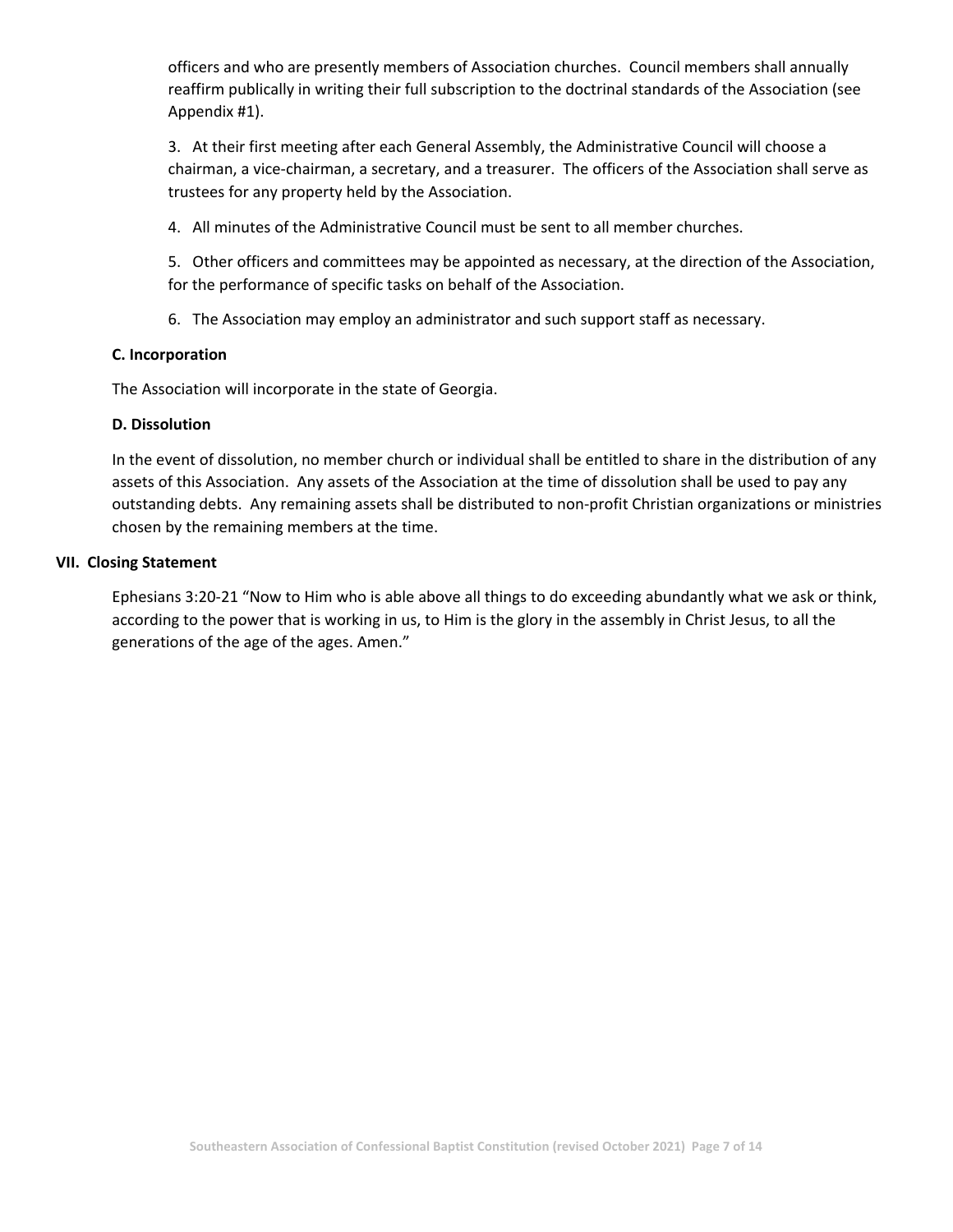### **Appendix # 1**

### *What Is "Full Subscription?"* Submitted by Dr. James M. Renihan

Confessional subscription employs three main terms in its nomenclature: absolute, strict/full, and loose. ARBCA has adopted the middle position. According to Dr. Morton H. Smith, "strict or full subscription takes at face value" the terminology used in adopting a confession of faith.

In an article entitled "The Case for Full Subscription" (in The Practice of Confessional Subscription, ed. by David Hall, Lanham, MD:

University Press of America, 1995; pages 185‐6), Dr. Smith provides some helpful insights [albeit in a Presbyterian context with a much more developed tradition of discussion of the issue than among Baptists]. He says, "Note some things that full subscription does not mean. First, it does not insist that all of the teachings of the Confession . . . are of equal importance (just as not all of the teachings in the Bible are of equal importance). The full subscriptionist recognizes that some doctrines are more foundational than others, in accord with the Biblical example. Positively, the full subscriptionist believes that in professing that the Confession . . . [is] his confession, he is subscribing to all of the doctrines in the Confession . . . they are all part of the system of doctrine . . . . Second, full subscription does not require the adoption of every word of the Confession . . . but positively believes that we are adopting every doctrine or teaching of the Confession . . . ."

One should note the language found in the agreement signed by the messengers of the founding churches in Mesa, Arizona in March, 1997; in the ARBCA constitution; and in the application for membership. The first states, "We declare that our primary rule of faith and practice is the inerrant Word of God, and adopt as our subordinate standards the excellent document commonly known as the London Baptist Confession of 1689, and the Constitution of this Association." The second states, "While we hold tenaciously to the inerrant and infallible Word of God as found in the sixty‐six books of the Bible (this being our final source of faith and practice), we embrace and adopt the London Baptist Confession of Faith of 1689 as a faithful expression of the doctrine taught in the Scriptures. This Confession is the doctrinal standard of the Association," and in the third the applying church signs this statement: "We accept the London Confession of Faith of 1689 as an accurate and reliable expression of what the Scriptures teach and the faith we confess." In each case, the member churches commit themselves to the Confession as a whole. We maintain the primacy of the Scriptures, and "embrace and adopt" the Confession as a truthful expression of our convictions with regard to the details of Scripture.

Taken at face value, these words imply, even though they do not explicitly state, strict, or full subscription. This does not mean that we treat every doctrine in the Confession as if it were equally important, but we do commit ourselves to all of the doctrines of the Confession. In addition, as Dr. Smith says so well, "full subscription does not require the adoption of every word of the Confession or Catechisms, but positively believes that we are adopting every doctrine or teaching of the Confession or Catechisms." This is an important distinction, and needs to be understood. It is possible for an individual, a church, or an association to be cautious about the wording used to express a specific doctrine without denying the doctrine that wording seeks to define. Full subscription honestly adopts all of the doctrines expressed in the confessional formulation. In the case of the Association of Reformed Baptist Churches of America, this means that by subscribing to the document commonly known as the London Baptist Confession of 1689, we receive all of the doctrines contained in it as true, founded on the Word of God.

(This statement was unanimously adopted by the General Assembly at La Mirada, CA in 1999.)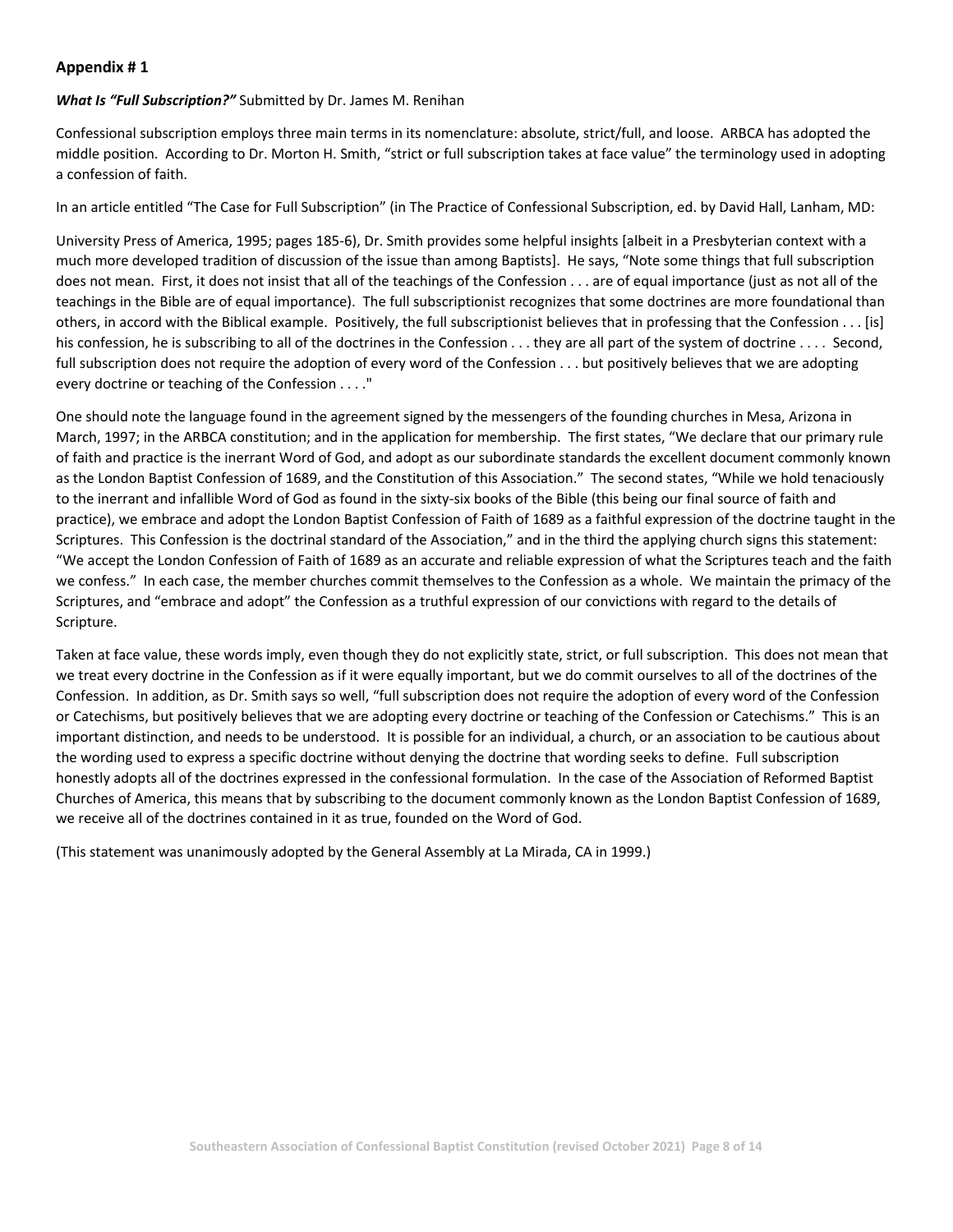## **A Theological Position Paper Concerning the Divine Impassibility of God**

## *Adopted by Unanimous Consent by the Messengers of the Member Churches September 22,* 2017

The *Baptist Confession of Faith of 1689* asserts that God is "without body, parts, or passions" (2LCF 2.1). As an association of churches, we affirm that the position taught by the *Confession* is the traditional and classical doctrine of divine impassibility, which is defined as:

*[That divine attribute whereby] God does not experience emotional changes either from within or effected by his relationship to creation. He is not changed from within or without; he remains unchanged and unchanging both prior and subsequent to creation.1*

We further affirm that *only* the classical doctrine of divine impassibility is compatible with the doctrine of God as revealed in Scripture and as articulated in *The Baptist Confession of Faith.* Therefore, full subscription to our *Confession* requires adherence to classical impassibility without any reservations of conscience.

 Our God is the great unchangeable "I AM" (Exodus 3:14) who does not experience inner turmoil or pain, for nothing can disrupt His infinite happiness, whether coming from without or enacted from within. Nor does God repent or change His mind, for as the Prophet Samuel said "…he is not a man, that he should repent" (1 Samuel 15:29b, KJV). Indeed, it is precisely because God does not have passions or affections like a man that Israel was not consumed for their sinful rebellion against Him, for He says through the Prophet Malachi, "I am the Lord, I do not change; therefore you are not consumed, O sons of Jacob" (Malachi 3:6). Therefore, Scriptures that speak of God changing His mind (1 Samuel 15:11), experiencing inner turmoil (Genesis 6:6), or acquiring knowledge He previously did not have (Genesis 18:20‐21; 22:11‐12), must be interpreted as anthropomorphic or anthropopathic language. By using such expressions God is accommodating Himself to our capacity by speaking in analogical language, revealing His immutable attributes as if He were a passionate and mutable creature. We affirm that the Second Person of the Godhead took on human passions in His incarnation, but that these passions exist exclusively in His human nature, not in His Divine essence (Hebrews 2:17-18; 4:14‐16). We also affirm that, just as the Bible uses anthropomorphic and anthropopathic language without qualification, even so it is right and proper to use such unqualified language in the preaching and teaching of the Word.

 We reject all forms of *Open Theism* and *Process Theology* as heretical departures from the historic and orthodox Christian faith. We also reject the erroneous and dangerous teachings of *Qualified Impassibility,* whether in the form of positing a duality in God between His transcendence and His imminence; or by asserting that God does indeed have passions which are perfectly governed by Him according to His own sovereign decree. These teachings are exegetically unsound and deny the doctrines of divine simplicity and impassibility affirmed by our *Confession of Faith*, and therefore are outside the boundaries of full subscription. The confessional position is not that God has passions outside of His essence which He perfectly governs, but that God has no passions that need to be governed. All that is in God (always and in all circumstances) is God. God is all that God is all the time. He says what He says and He does what He does because He is who He is.

For a further articulation and defense of our position we recommend the following sources:

1. ARBCA, *A Position Paper Concerning the Doctrine of Divine Impassibility*; http://www.arbca.com/divine‐impassibility (Accessed April 6, 2017)

2. Samuel Renihan, *God Without Passions: A Primer*; (Palmdale, CA: RBAP, 2015).

3. Samuel Renihan, *God Without Passions: A Reader*; (Palmdale, CA: RBAP, 2015).

4. Ronald S. Baines, Richard C. Barcellos, James P. Butler, Stefan T. Lindblad, James M. Renihan, eds., *Confessing the Impassible God: The Biblical, Classical, & Confessional Doctrine of Divine Impassibility*; (Palmdale, CA: RBAP, 2015).

5. Peter Sanlon, *Simply God: Recovering the Classical Trinity*; (Nottingham, England: Inter‐Varsity Press, 2014).

<sup>&</sup>lt;sup>1</sup> ARBCA, *A Position Paper Concerning the Doctrine of Divine Impassibility*; http://www.arbca.com/divine-impassibility (Accessed July 14, 2017)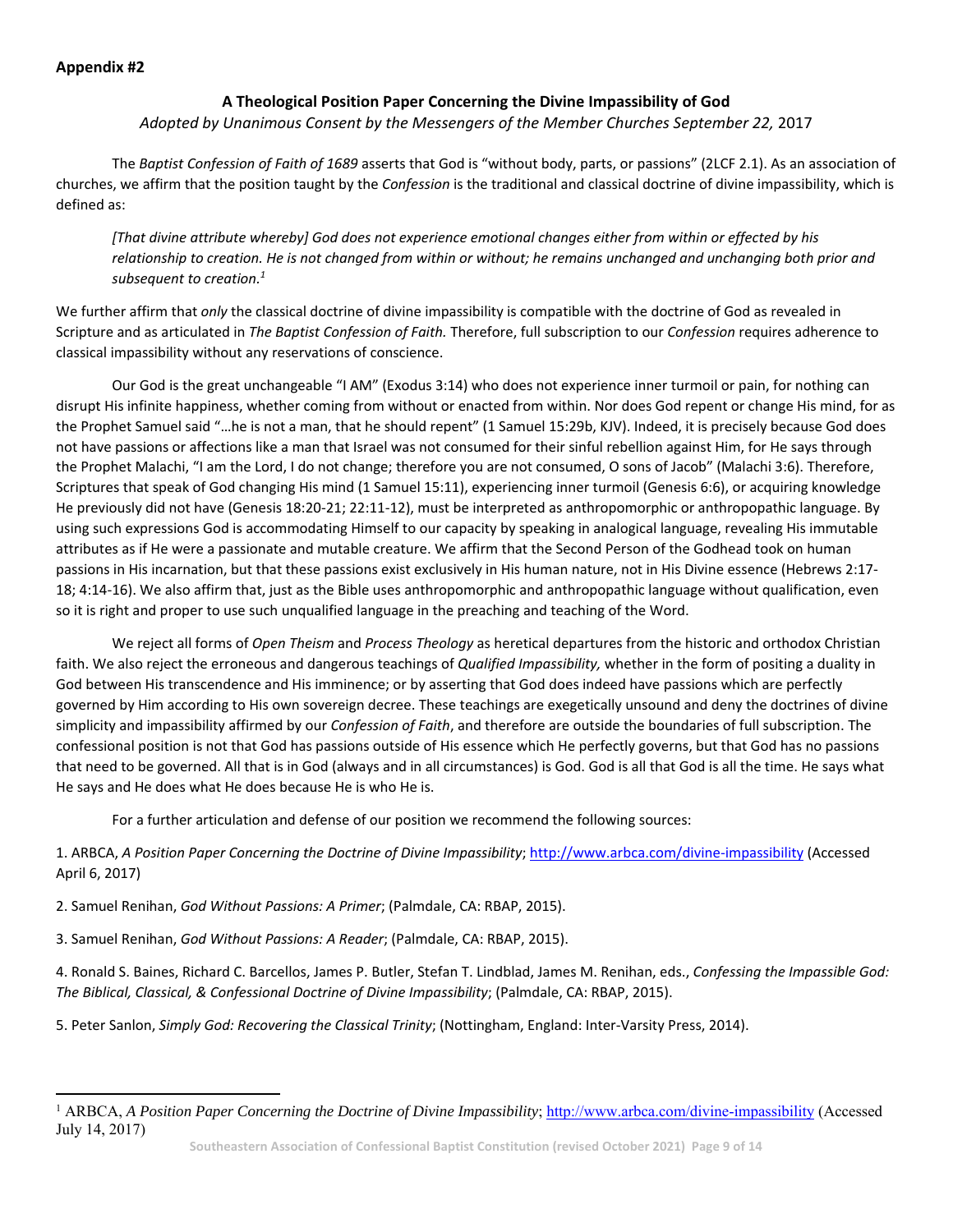## **Appendix #3**

# **Rules for Parliamentary Procedure at the General Assembly & Business Meeting of the Southeastern United States Association of Confessional Baptists.**

In our General Assemblies ecclesiastical and business meetings, matters shall be transacted in a biblical and ecclesiastical manner. Therefore, our General Assemblies should not be bound to observe detailed parliamentary rules. These may be proper in other gatherings, but do not fit into the pattern of church assemblies which demand a large measure of freedom in discussion and action.

A few general rules of order, however, will insure all things are done decently and in order (1 Corinthians 14:40). These rules are in keeping with the mind‐set of our Particular Baptist forefathers and the London Baptist General Assemblies of the 17th century.

On the morning of the first day of the General Assembly, the messengers of the member churches shall be recognized and seated. Any associate members, fraternal delegates and other visitors, or guests, who wish to be formally recognized, shall then be acknowledged and welcomed.

The General Assembly shall consist of worship services, sermons, reports from the churches, missionaries, and theological institution, committees appointed by the Association (viz., Memorial Committee, Financial Committee, Historical Committee . . . ) a Business Meeting, and any other matters the churches deem necessary.

### **I. Calling the General Assembly to Order**

A. The pastor of the host church shall call the General Assembly to order.

B. Following the decision of the Administrative Council, the pastor shall nominate the recommended man as the Chairman of the General Assembly.

### **II. The Chairman of the General Assembly**

- A. The Chairman elect shall come to the podium and assume the Chair of leadership.
- B. He shall nominate a Secretary of the General Assembly, who should be seconded and approved by a 2/3 vote.
- C. He shall ask the Secretary to call the roll of the messengers of the member churches.

D. He shall nominate a Vice-Chairman, which should be seconded and approved by a 2/3 vote. The Vice-Chairman would only temporarily assume the Chair, should the Chairman need to relinquish it: for example in order to speak.

E. He shall insure that all business is transacted properly and expeditiously and that messengers observe the rules of order and decorum.

F. He shall welcome fraternal delegates, or other guests of the General Assembly, and shall read greetings and regrets received.

G. He shall place before the General Assembly every motion made and seconded. He shall clearly state every question before a vote is taken.

H. In case he feels impelled to express himself on a pending question, he shall temporarily relinquish the Chair to the Vice-Chairman while doing so. Once he has spoken, he shall again assume the Chair.

I. He may speak, while holding the Chair, to state matters of fact or to inform the General Assembly regarding points of order.

J. He shall have, and duly receive, the prerogative of declaring a motion or person out of order. In case his ruling is disputed, the General Assembly shall sustain or reject the ruling by majority vote.

K. The Chairman shall not vote on a motion. When a vote is a tie, the Chairman may cast the deciding vote.

L. The Chairman shall not preside in any matter that concerns himself.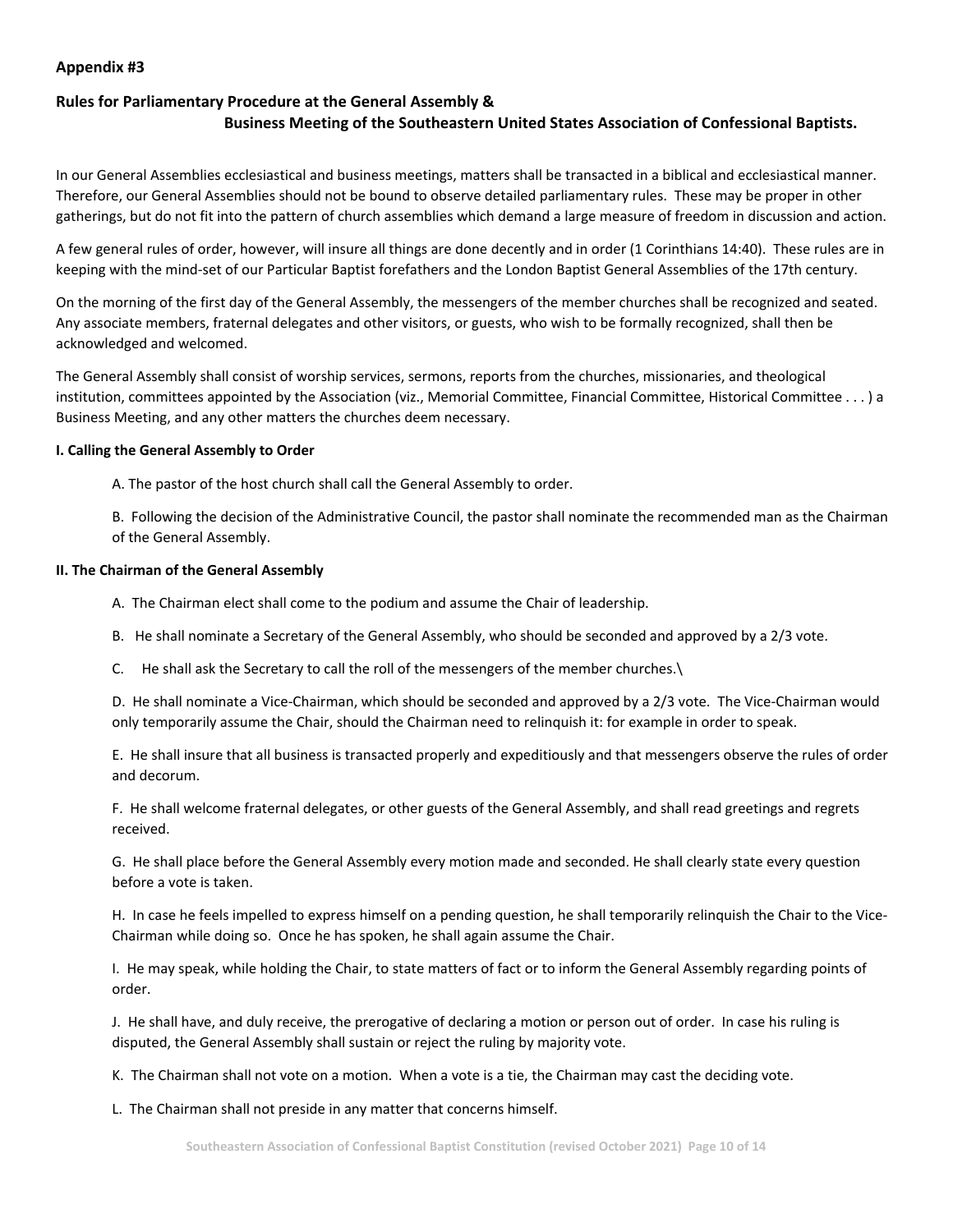M. The Chairman rules on all points of order. His ruling may be reversed by a majority of the General Assembly if any messenger dissatisfied with the ruling of the Chair appeals to the floor.

N. The Chairman shall close the General Assembly with appropriate remarks and with prayer, or call on one of the messengers to close in prayer.

#### **III. The Vice‐Chairman of the General Assembly**

A. Should the Chairman need to permanently step down from the Chair at the General Assembly, the Vice‐Chairman shall assume all his duties and privileges.

B. The Vice‐Chairman shall render all possible assistance to the Chairman as circumstances may require.

#### **IV. The Secretary of the General Assembly**

- A. The Secretary shall keep an exact record of the General Assembly proceedings. This shall contain:
	- 1. Opening and closing of the General Assembly and roll call of messengers;
	- 2. All main motions whether carried or lost; all appeals whether sustained or lost;
	- 3. All decisions of the General Assembly;
	- 4. The Treasurers Report and adopted Budgets of the Association;
	- 5. The names of fraternal delegates, observers or visitors, and others who spoke.
- B. The record shall not contain:
	- 1. Any motion rejected, except it be a main motion;
	- 2. Any motion that is withdrawn.

C. The Minutes shall be examined and proofread by the Administrative Council before being sent to all the member churches.

#### **V. The Messengers of the Churches to the General Assembly**

A. Each member church may have up to two men as voting messengers.

B. Late messengers are seated only if they raise their hand, are acknowledged by the Chairman, and recorded by the Secretary.

C. Only seated messengers shall be allowed to vote. Fraternal delegates and Associate Members are allowed to speak as recognized by the chairman.

#### **VI. Manners of Addressing the General Assembly**

- A. Definitions
	- 1. Appeal

An appeal is a procedure by which a decision or action of a General Assembly or Chairman is brought to the appropriate General Assembly for review in the light of the Holy Scriptures, the Association's Confession of Faith, Constitution, or existing policies. An appeal may be made immediately during a meeting or at another time in writing sent to the Administrative Council.

2. Communication

A communication is a document presenting information, ideas, thoughts, opinions, complaints, or objections for consideration by the General Assembly. (A communication is distinguished from an overture in that an overture proposes specific action, and a communication does not.) One type of communication is a protest, which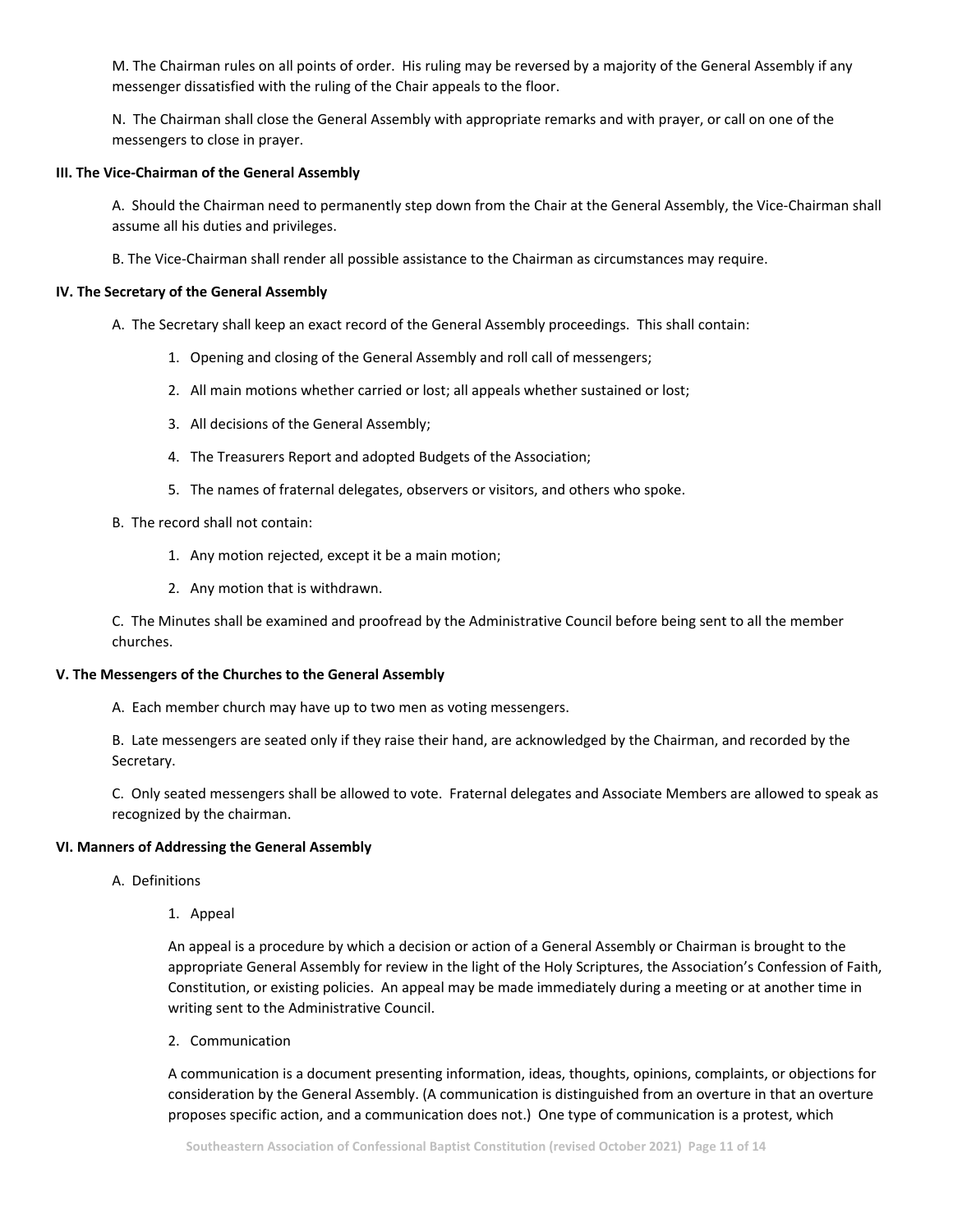expresses a complaint or objection to a decision or course of action agreed upon by the General Assembly. A General Assembly is not required to take any action with respect to a communication. Any communication must be submitted to the Administrative Council before being brought to the General Assembly. The Administrative Council shall not have veto power over any local church's desire to submit a communication to the General Assembly.

3. Overture

An overture is a formal written request sent to the General Assembly requesting adoption or amendment of a policy or other legislative action taken by the General Assembly. Any overture must be sent by a member church and submitted to the Administrative Council before being brought to the General Assembly. The Administrative Council shall not have veto power over any local church's desire to submit an overture to the General Assembly.

4. Report

A report is a document of an appointed Association committee indicating the work performed in response to its mandate and presenting recommendations for General Assembly action.

B. Any of these may be part of the business of a General Assembly.

#### **VII. Closed Sessions of the General Assembly**

An Executive Session shall ordinarily mean a session of the General Assembly at which only the messengers recognized in our Rules for Parliamentary Procedure are present. The General Assembly shall not exercise the right to go into executive session except in unusual circumstances, or delicate situations of discipline, or when such a course is dictated by due regard for personal honor or the welfare of certain churches.

#### **VIII. Motions Made in the General Assembly**

- **A.** A Main Motion is a motion that presents a certain subject for the General Assembly's consideration or action.
	- 1. It is acceptable under the following conditions:
		- a. If the mover has been recognized by the Chairman;
		- b. If it is seconded by a messenger of the General Assembly;
		- c. If it is has been recognized as acceptable by the Chairman;
		- d. If, at the request of the Chairman, it is presented in written form.
	- 2. It is not acceptable under the following conditions:
		- a. If it conflicts with the Holy Scriptures, our Association's Confession, Constitution, or existing policy.
		- b. If it is substantially the same as a motion already rejected by the General Assembly.

#### **B.** A Motion to Amend

1. A motion to amend is a proposal to alter a Main Motion in language or in meaning before action is taken on the motion.

2. A motion to amend is permissible and is called a Secondary Motion.

3. A motion to amend may propose to strike out, to insert, or to substitute certain words, phrases, sentences, or paragraphs in the Main Motion.

4. A motion to amend is out of order if it nullifies the Main Motion or is not germane to it.

5. Only one motion to amend a Main Motion is in order at one time. Hence a motion to amend an amendment is out of order. Rather, persuasive argumentation for an alternative Secondary Motion should be presented, a vote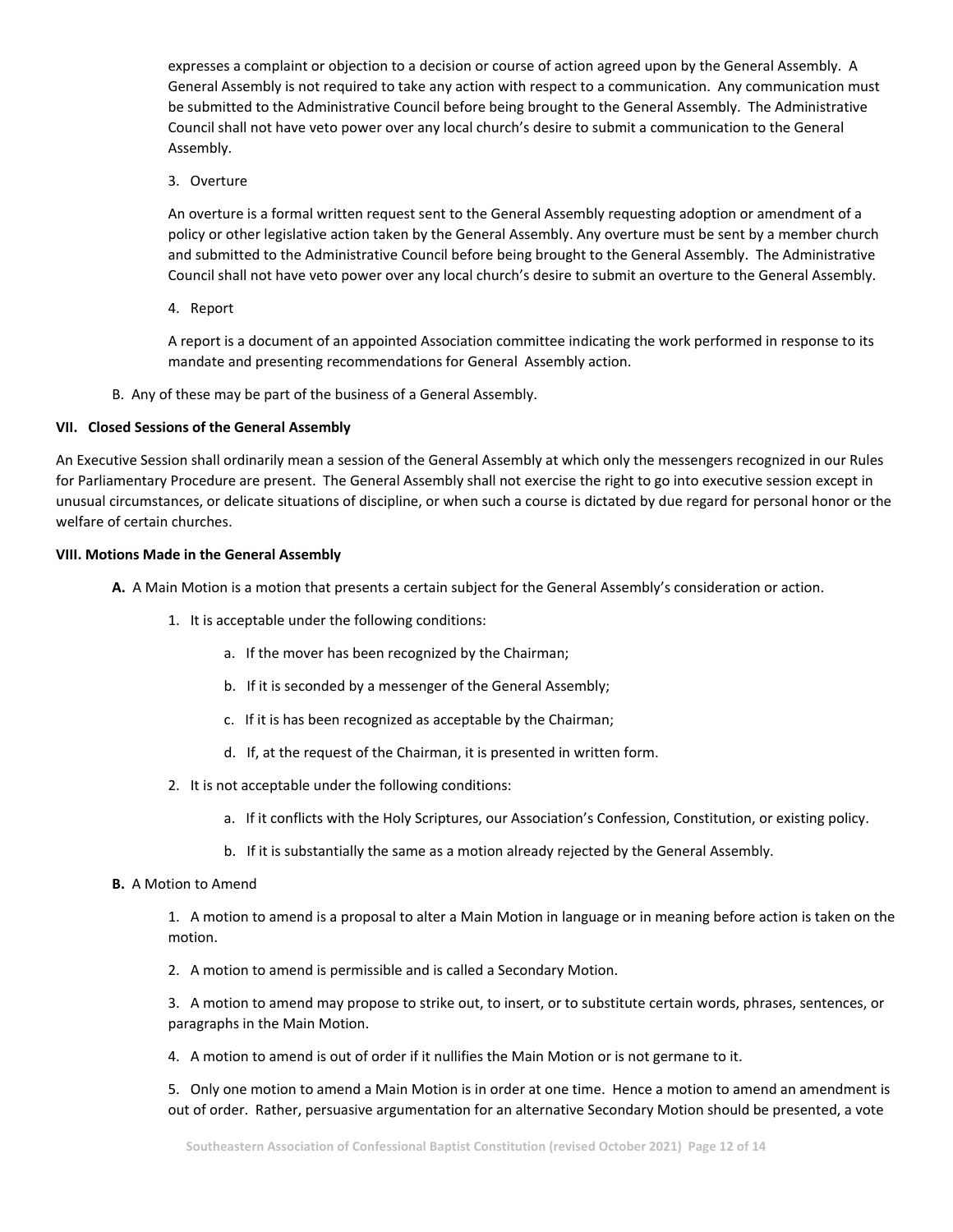on the standing Secondary Motion should be taken, and, presuming defeat of the standing Secondary Motion, a different motion to amend should be presented.

**C.** A Motion to Defer or Withhold Action

1. When the General Assembly deems advisable, it may decide to table a motion temporarily. Tabling a motion implies that the General Assembly will resume consideration on the motion at a later hour or date.

- 2. If a General Assembly prefers not to take action regarding a matter, it may adopt a motion to withhold action.
- **D.** Objection to a Ruling of the Chairman

If any messenger is not satisfied with the ruling of the Chairman, the matter is put to the General Assembly for decision. The General Assembly will vote to sustain or overrule the Objection.

**E.** Right of Protest

It is the right of any messenger or church to protest against any decision of the Chair or of the General Assembly. Protests should be registered immediately, during, or following the session of the General Assembly in which the matter concerned was acted upon. Protests must be registered individually, not in groups, to the Secretary.

Messengers may, if they feel the need, ask to have their negative vote recorded. Such requests must be made immediately after the vote is taken.

**F.** Call for a Division of the Question

At the request of one or more messengers of the General Assembly, a motion consisting of more than one part must be divided and voted upon separately, unless the General Assembly decides that this is not necessary.

**G.** Other Motions

Other customary motions are also permitted including motions to recess, to adjourn, to table, to take from the table, for the Question, to postpone indefinitely, to raise a point of order, to repeal, to reconsider, etc.

### **IX. Discussion in the General Assembly**

A. At the Business Meeting, or any other given meeting of the General Assembly, discussion can and may be held regarding certain subjects or matters of interest to the Association.

- B. Discussion is allowable if:
	- 1. The Administrative Council deems it necessary or desirable;
	- 2. A speaker is recognized and given permission by the Chairman.
- C. The rules for discussion are as follows:

1. If a messenger having obtained the floor should fail to adhere to the point of order under discussion or should become unnecessarily lengthy in his remark, the Chairman shall call his attention to these faults and insist on pointedness and brevity.

2. If any member has spoken twice on the pending subject or issue, others who have not yet spoken twice shall ordinarily be given priority by the Chairman.

3. The Chairman may set a time limit on discussions.

4. When the Chairman believes that a subject has been discussed or debated sufficiently, or the discussion is not unto edification, he may propose cessation of that particular topic of discussion.

5. If the majority of the General Assembly sustains his proposal, discussion shall cease or if it is a voting matter, the Question shall be called for and the vote shall be taken.